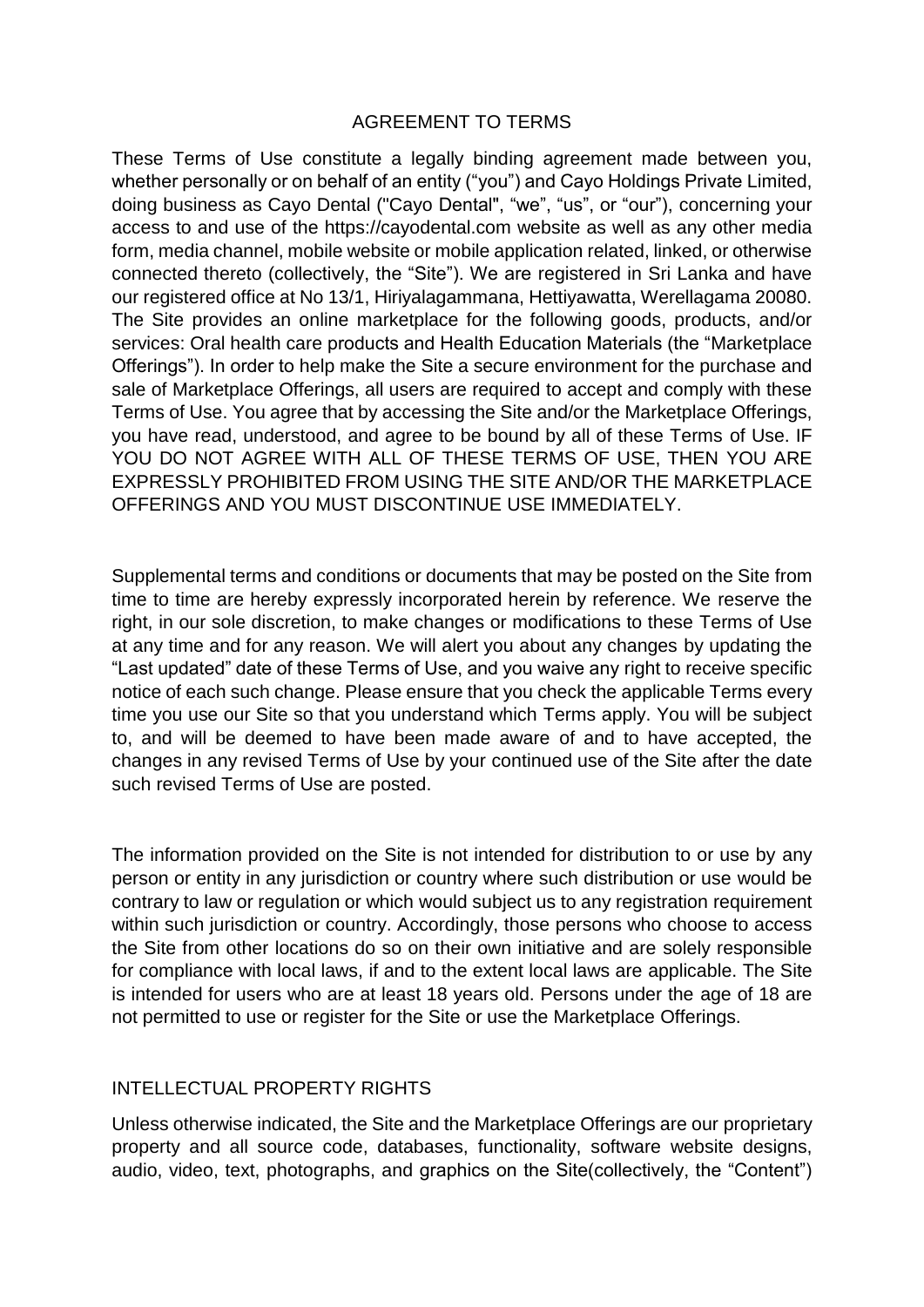and the trademarks, service marks, and logos contained therein (the "Marks") are owned or controlled by us or licensed to us, and are protected by copyright and trademark laws and various other intellectual property rights and unfair competition laws of the United States, international copyright laws, and international conventions. The Content and the Marks are provided on the Site "AS IS" for your information and personal use only. Except as expressly provided in these Terms of Use, no part of the Site or the Marketplace Offerings and no Content or Marks may be copied, reproduced, aggregated, republished, uploaded, posted, publicly displayed, encoded, translated, transmitted, distributed, sold, licensed, or otherwise exploited for any commercial purpose whatsoever, without our express prior written permission.

Provided that you are eligible to use the Site, you are granted a limited license to access and use the Site and to download or print a copy of any portion of the Content to which you have properly gained access solely for your personal, non-commercial use. We reserve all rights not expressly granted to you in and to the Site, the Content and the Marks.

### **USER REPRESENTATIONS**

By using the Site or the Marketplace Offerings, you represent and warrant that: (1) all registration information you submit will be true, accurate, current, and complete ;( 2) you will maintain the accuracy of such information and promptly update such registration information as necessary; (3) you have the legal capacity and you agree to comply with these Terms of Use; (4) you are not a minor in the jurisdiction in which you reside ; (5) you will not access the Site or the Marketplace Offerings through automated or non-human means, whether through a bot, script or otherwise; (6) you will not use the Site for any illegal or unauthorized purpose; and (7) your use of the Site or the Marketplace Offerings will not violate any applicable law or regulation.

If you provide any information that is untrue, inaccurate, not current, or incomplete, we have the right to suspend or terminate your account and refuse any and all current or future use of the Site (or any portion thereof).

You may not use the Site or the Marketplace Offerings for any illegal or unauthorized purpose nor may you, in the use of Marketplace Offerings, violate any laws. Among unauthorized Marketplace Offerings are the following: intoxicants of any sort; illegal drugs or other illegal products; alcoholic beverages; games of chance; and pornography or graphic adult content, images, or other adult products. Postings of any unauthorized products or content may result in immediate termination of your account and a lifetime ban from use of the Site.

We are a service provider and make no representations as to the safety, effectiveness, adequacy, accuracy, availability, prices, ratings, reviews, or legality of any of the information contained on the Site or the Marketplace Offerings displayed or offered through the Site. You understand and agree that the content of the Site does not contain or constitute representations to be reasonably relied upon, and you agree to hold us harmless from any errors, omissions, or misrepresentations contained within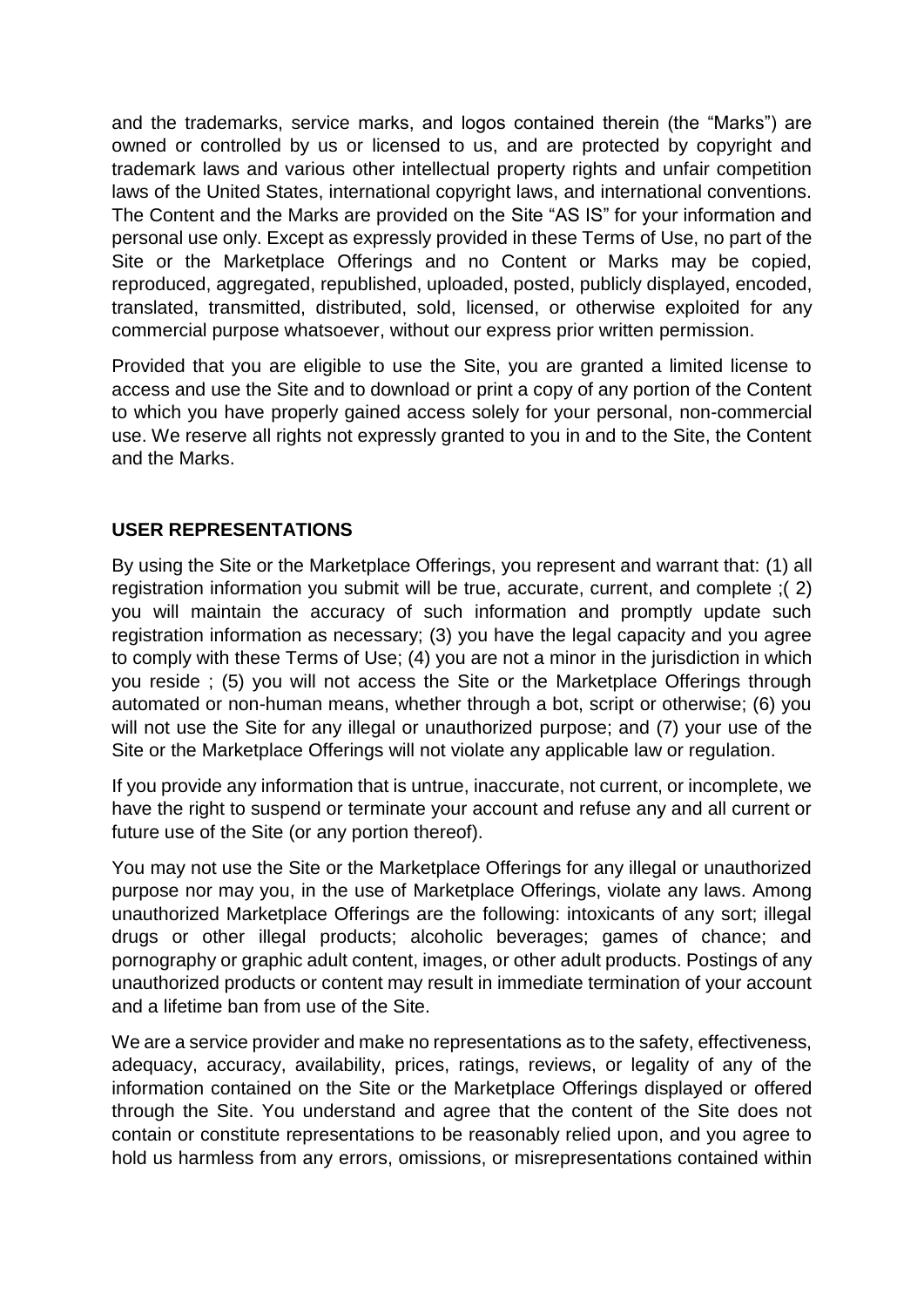the Site's content. We do not endorse or recommend any Marketplace Offerings and the Site is provided for informational and advertising purposes only.

### **USER REGISTRATION**

You may be required to register with the Site in order to access the Marketplace Offerings. You agree to keep your password confidential and will be responsible for all use of your account and password. We reserve the right to remove, reclaim, or change a username you select if we determine, in our sole discretion, that such username is inappropriate, obscene, or otherwise objectionable.

#### **MARKETPLACE OFFERINGS**

We make every effort to display as accurately as possible the colors, features, specifications, and details of the Marketplace Offerings available on the Site. However, we do not guarantee that the colors, features, specifications, and details of the Marketplace Offerings will be accurate, complete, reliable, current, or free of other errors, and your electronic display may not accurately reflect the actual colors and details of the products. All Marketplace Offerings are subject to availability, and we cannot guarantee that Marketplace Offerings will be in stock .Certain Marketplace Offerings may be available exclusively online through the Site. Such Marketplace Offerings may have limited quantities and are subject to return or exchange only according to our Return Policy.

We reserve the right to limit the quantities of the Marketplace Offerings offered or available on the Site. All descriptions or pricing of the Marketplace Offerings are subject to change at any time without notice, at our sole discretion. We reserve the right to discontinue any Marketplace Offerings at any time for any reason. We do not warrant that the quality of any of the Marketplace Offerings purchased by you will meet your expectations or that any errors in the Site will be corrected.

#### **PURCHASES AND PAYMENT**

We accept the following forms of payment:

- Visa
- Master Card
- American Express
- Discover
- Payhere

You agree to provide current, complete, and accurate purchase and account information for all purchases of the Marketplace Offerings made via the Site. You further agree to promptly update account and payment information, including email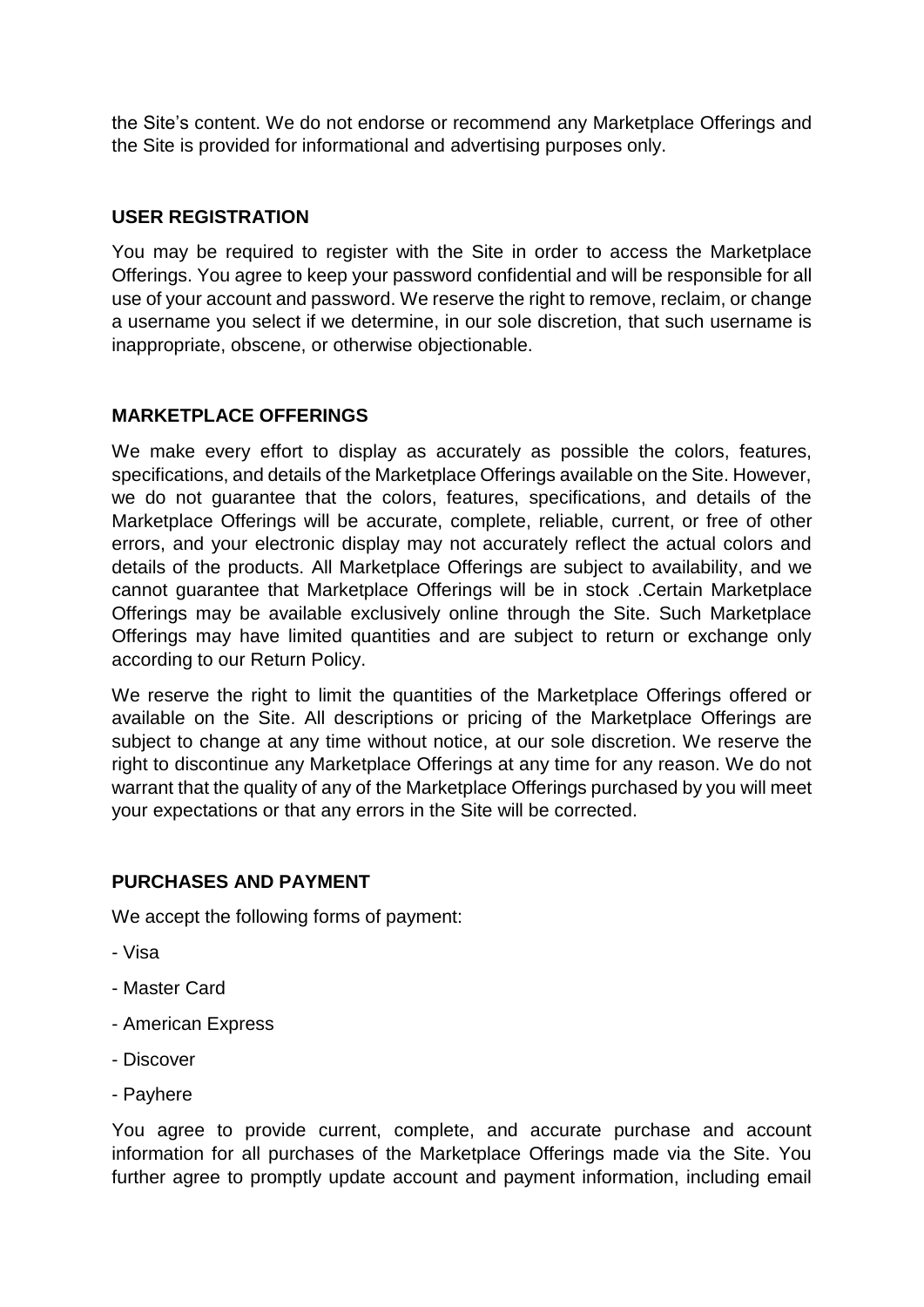address, payment method, and payment card expiration date, so that we can complete your transactions and contact you as needed. Sales tax will be added to the price of purchases as deemed required by us. We may change prices at any time. All payments shall be in Sri Lanka Rupees.

You agree to pay all charges at the prices then in effect for your purchases and any applicable shipping fees, and you authorize us to charge your chosen payment provider for any such amounts upon placing your order. If your order is subject to recurring charges, then you consent to our charging your payment method on a recurring basis without requiring your prior approval for each recurring charge, until such time as you cancel the applicable order.

We reserve the right to correct any errors or mistakes in pricing, even if we have already requested or received payment. We reserve the right to refuse any order placed through the Site. We may, in our sole discretion, limit or cancel quantities purchased per person, per household, or per order. These restrictions may include orders placed by or under the same customer account, the same payment method, and/or orders that use the same billing or shipping address. We reserve the right to limit or prohibit orders that, in our sole judgment, appear to be placed by dealers, resellers, or distributors.

### **RETURN/REFUNDS POLICY**

Please review our Return Policy posted on the Site prior to making any purchases.

# **PROHIBITED ACTIVITIES**

You may not access or use the Site for any purpose other than that for which we make the Site available. The Site may not be used in connection with any commercial endeavors except those that are specifically endorsed or approved by us.

As a user of the Site, you agree not to:

- 1. Systematically retrieve data or other content from the Site to create or compile, directly or indirectly, a collection, compilation, database, or directory without written permission from us.
- 2. Make any unauthorized use of the Marketplace Offerings, including collecting usernames and/or email addresses of users by electronic or other means for the purpose of sending unsolicited email, or creating user accounts by automated means or under false pretenses.
- 3. Use a buying agent or purchasing agent to make purchases on the Site.
- 4. Use the Site to advertise or offer to sell goods and services.
- 5. Circumvent, disable, or otherwise interfere with security-related features of the Site, including features that prevent or restrict the use or copying of any Content or enforce limitations on the use of the Site and/or the Content contained therein.
- 6. Engage in unauthorized framing of or linking to the Site.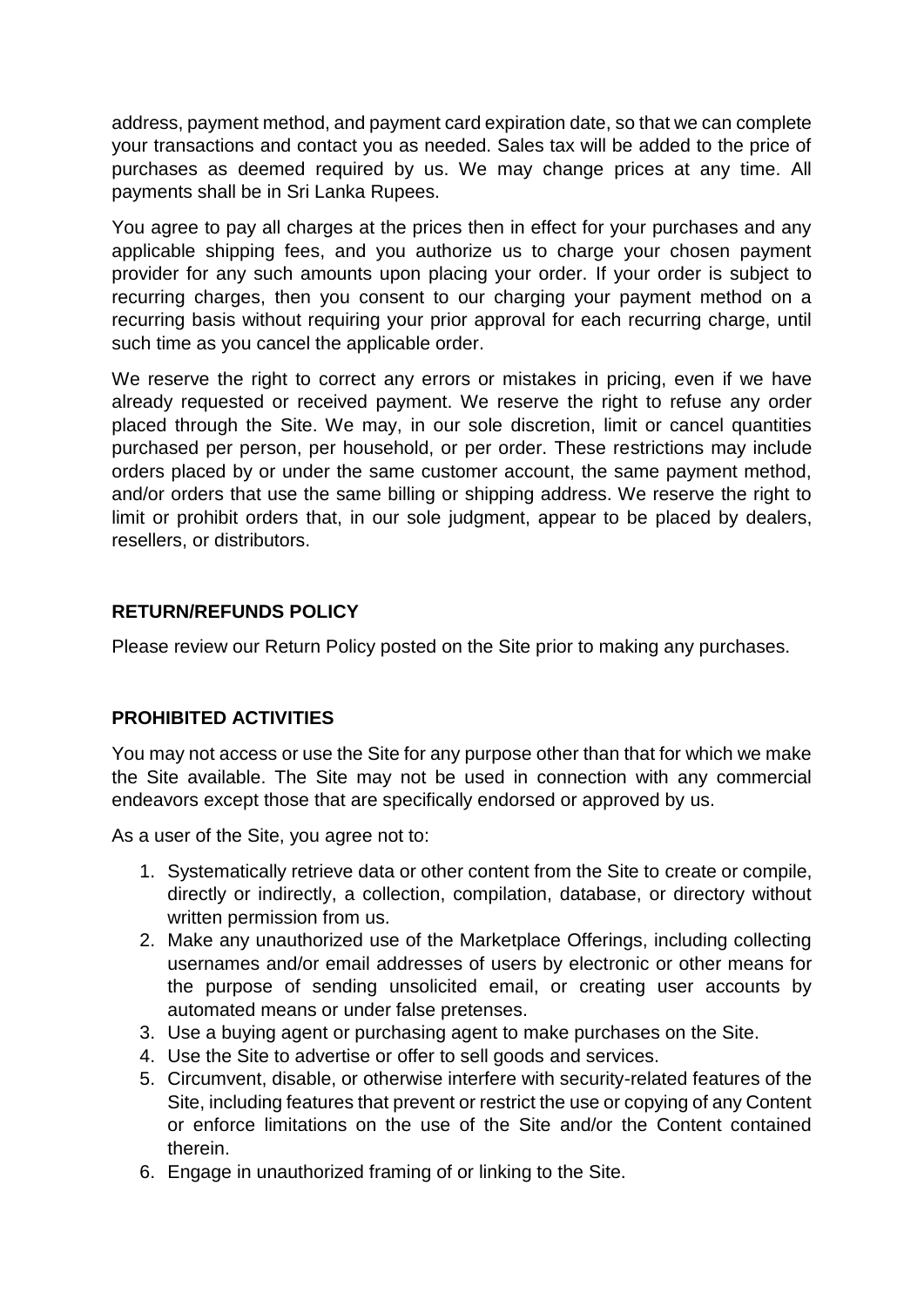- 7. Trick, defraud, or mislead us and other users, especially in any attempt to learn sensitive account information such as user passwords.
- 8. Make improper use of our support services or submit false reports of abuse or misconduct.
- 9. Engage in any automated use of the system, such as using scripts to send comments or messages, or using any data mining, robots, or similar data gathering and extraction tools.
- 10.Interfere with, disrupt, or create an undue burden on the Site or the networks or services connected to the Site.
- 11.Attempt to impersonate another user or person or use the username of another user.
- 12.Sell or otherwise transfer your profile.
- 13.Use any information obtained from the Site in order to harass, abuse, or harm another person.
- 14.Use the Marketplace Offerings as part of any effort to compete with us or otherwise use the Site and/or the Content for any revenue-generating endeavor or commercial enterprise.
- 15.Decipher, decompile, disassemble, or reverse engineer any of the software comprising or in any way making up a part of the Site.
- 16.Attempt to bypass any measures of the Site designed to prevent or restrict access to the Site, or any portion of the Site.
- 17.Harass, annoy, intimidate, or threaten any of our employees or agents engaged in providing any portion of the Marketplace Offerings to you.
- 18.Delete the copyright or other proprietary rights notice from any Content.
- 19.Copy or adapt the Site's software, including but not limited to Flash, PHP,HTML, JavaScript, or other code.
- 20.Upload or transmit (or attempt to upload or to transmit) viruses, Trojan horses, or other material, including excessive use of capital letters and spamming (continuous posting of repetitive text), that interferes with any party's uninterrupted use and enjoyment of the Site or modifies, impairs, disrupts, alters, or interferes with the use, features, functions, operation, or maintenance of the Marketplace Offerings.
- 21.Upload or transmit (or attempt to upload or to transmit) any material that acts as a passive or active information collection or transmission mechanism, including without limitation, clear graphics interchange formats ("gifs"), 1×1pixels, web bugs, cookies, or other similar devices (sometimes referred to as "spyware" or "passive collection mechanisms" or "pcms").
- 22.Except as may be the result of standard search engine or Internet browser usage, use, launch, develop, or distribute any automated system, including without limitation, any spider, robot, cheat utility, scraper, or offline reader that accesses the Site, or using or launching any unauthorized script or other software.
- 23.Disparage, tarnish, or otherwise harm, in our opinion, us and/or the Site.
- 24.Use the Site in a manner inconsistent with any applicable laws or regulations.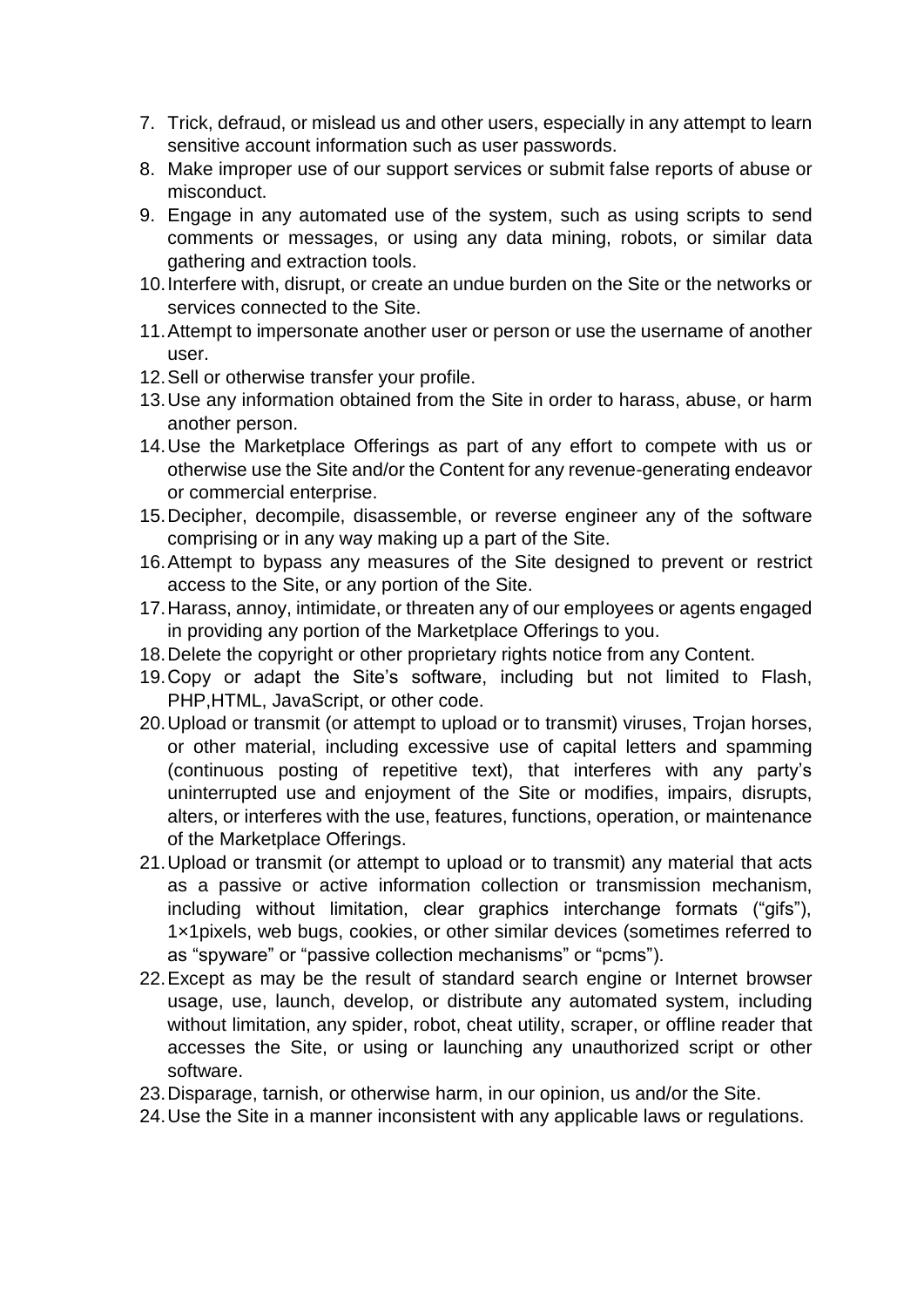### **USER GENERATED CONTRIBUTIONS**

The Site may invite you to chat, contribute to, or participate in blogs, message boards, online forums, and other functionality, and may provide you with the opportunity to create, submit, post, display, transmit, perform, publish, distribute, or broadcast content and materials to us or on the Site, including but not limited to text, writings, video, audio, photographs, graphics, comments, suggestions, or personal information or other material (collectively, "Contributions"). Contributions may be viewable by other users of the Site and the Marketplace Offerings and through third-party websites. As such, any Contributions you transmit may be treated as non-confidential and nonproprietary. When you create or make available any Contributions, you thereby represent and warrant that:

- 1. The creation, distribution, transmission, public display, or performance, and the accessing, downloading, or copying of your Contributions do not and will not infringe the proprietary rights, including but not limited to the copyright, patent, trademark, trade secret, or moral rights of any third party.
- 2. You are the creator and owner of or have the necessary licenses, rights, consents, releases, and permissions to use and to authorize us, the Site, another users of the Site to use your Contributions in any manner contemplated by the Site and these Terms of Use.
- 3. You have the written consent, release, and/or permission of each and every identifiable individual person in your Contributions to use the name or likeness of each and every such identifiable individual person to enable inclusion and use of your Contributions in any manner contemplated by the Site and these Terms of Use.
- 4. Your Contributions are not false, inaccurate, or misleading.
- 5. Your Contributions are not unsolicited or unauthorized advertising, promotional materials, pyramid schemes, chain letters, spam, mass mailings, or other forms of solicitation.
- 6. Your Contributions are not obscene, lewd, lascivious, filthy, violent, harassing, libelous, slanderous, or otherwise objectionable (as determined by us).
- 7. Your Contributions do not ridicule, mock, disparage, intimidate, or abuse anyone.
- 8. Your Contributions are not used to harass or threaten (in the legal sense of those terms) any other person and to promote violence against a specific person or class of people.
- 9. Your Contributions do not violate any applicable law, regulation, or rule.
- 10.Your Contributions do not violate the privacy or publicity rights of any thirdparty.
- 11.Your Contributions do not violate any applicable law concerning child pornography, or otherwise intended to protect the health or well-being of minors.
- 12.Your Contributions do not include any offensive comments that are connected to race, national origin, gender, sexual preference, or physical handicap.
- 13.Your Contributions do not otherwise violate, or link to material that violates, any provision of these Terms of Use, or any applicable law or regulation.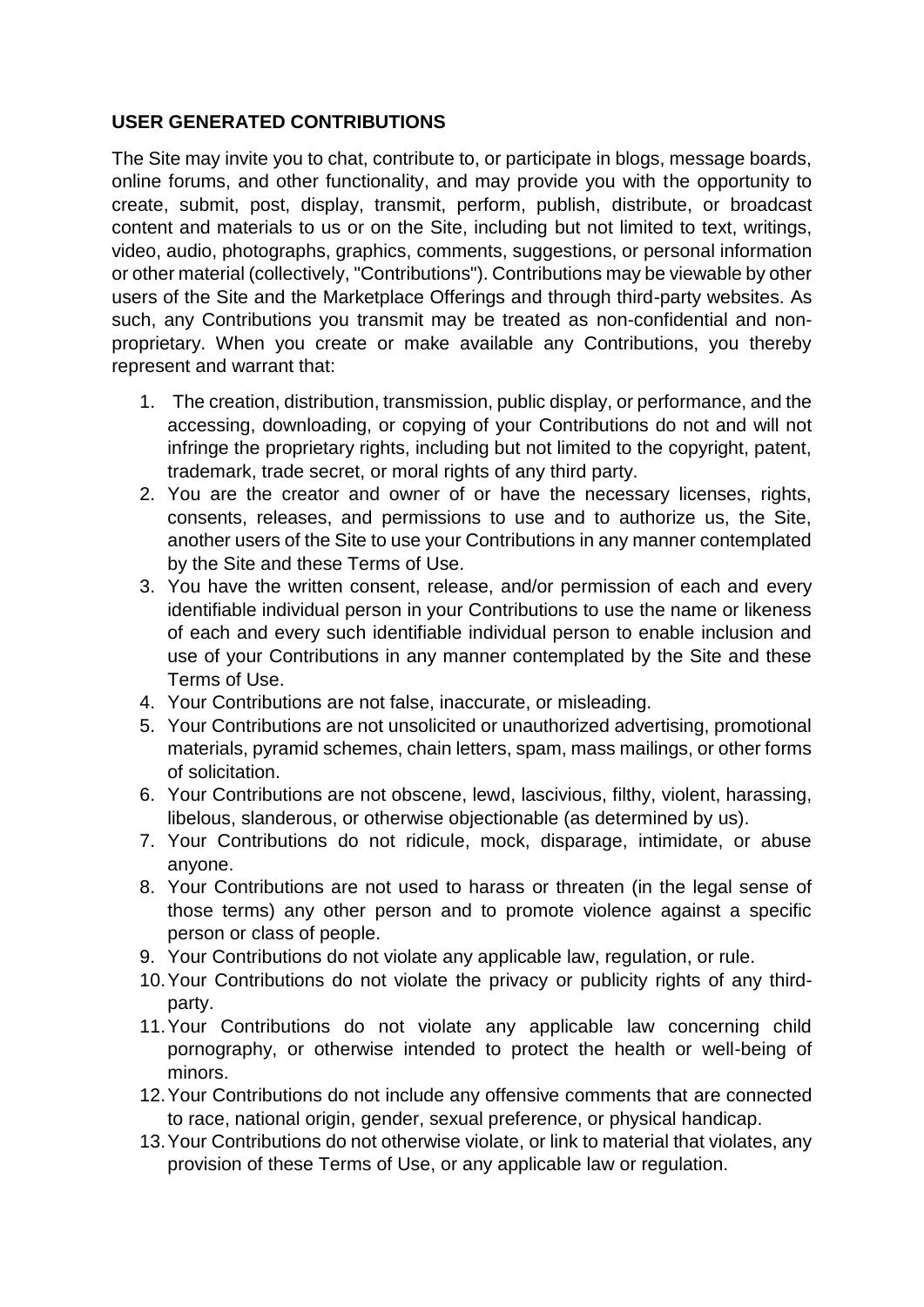Any use of the Site or the Marketplace Offerings in violation of the foregoing violates these Terms of Use and may result in, among other things, termination or suspension of your rights to use the Site and the Marketplace Offerings.

### **CONTRIBUTION LICENSE**

By posting your Contributions to any part of the Site or making Contributions accessible to the Site by linking your account from the Site to any of your social networking accounts , you automatically grant, and you represent and warrant that you have the right to grant, to us an unrestricted, unlimited, irrevocable, perpetual, onexclusive, transferable, royalty-free, fully-paid, worldwide right, and license to host, use, copy, reproduce, disclose, sell, resell, publish, broadcast, retitle, archive, store, cache, publicly perform, publicly display, reformat, translate, transmit, excerpt (in whole or in part), and distribute such Contributions (including, without limitation, your image and voice) for any purpose, commercial, advertising, or otherwise, and to prepare derivative works of, or incorporate into other works, such Contributions, and grant and authorize sublicenses of the foregoing. The use and distribution may occur in any media formats and through any media channels.

This license will apply to any form, media, or technology now known or hereafter developed, and includes our use of your name, company name, and franchise name, as applicable, and any of the trademarks, service marks, trade names, logos, and personal and commercial images you provide. You waive all moral rights in your Contributions, and you warrant that moral rights have not otherwise been asserted in your Contributions.

We do not assert any ownership over your Contributions. You retain full ownership of all of your Contributions and any intellectual property rights or other proprietary rights associated with your Contributions. We are not liable for any statements or representations in your Contributions provided by you in any area on the Site. You are solely responsible for your Contributions to the Site and you expressly agree to exonerate us from any and all responsibility and to refrain from any legal action against us regarding your Contributions.

We have the right, in our sole and absolute discretion, (1) to edit, redact, or otherwise change any Contributions; (2) to re-categorize any Contributions to place them in more appropriate locations on the Site; and (3) to pre-screen or delete any Contributions at any time and for any reason, without notice. We have no obligation to monitor your Contributions.

#### **GUIDELINES FOR REVIEWS**

We may provide you areas on the Site to leave reviews or ratings. When posting are view, you must comply with the following criteria: (1) you should have firsthand experience with the person/entity being reviewed; (2) your reviews should not contain offensive profanity, or abusive, racist, offensive, or hate language; (3) your reviews should not contain discriminatory references based on religion, race, gender, national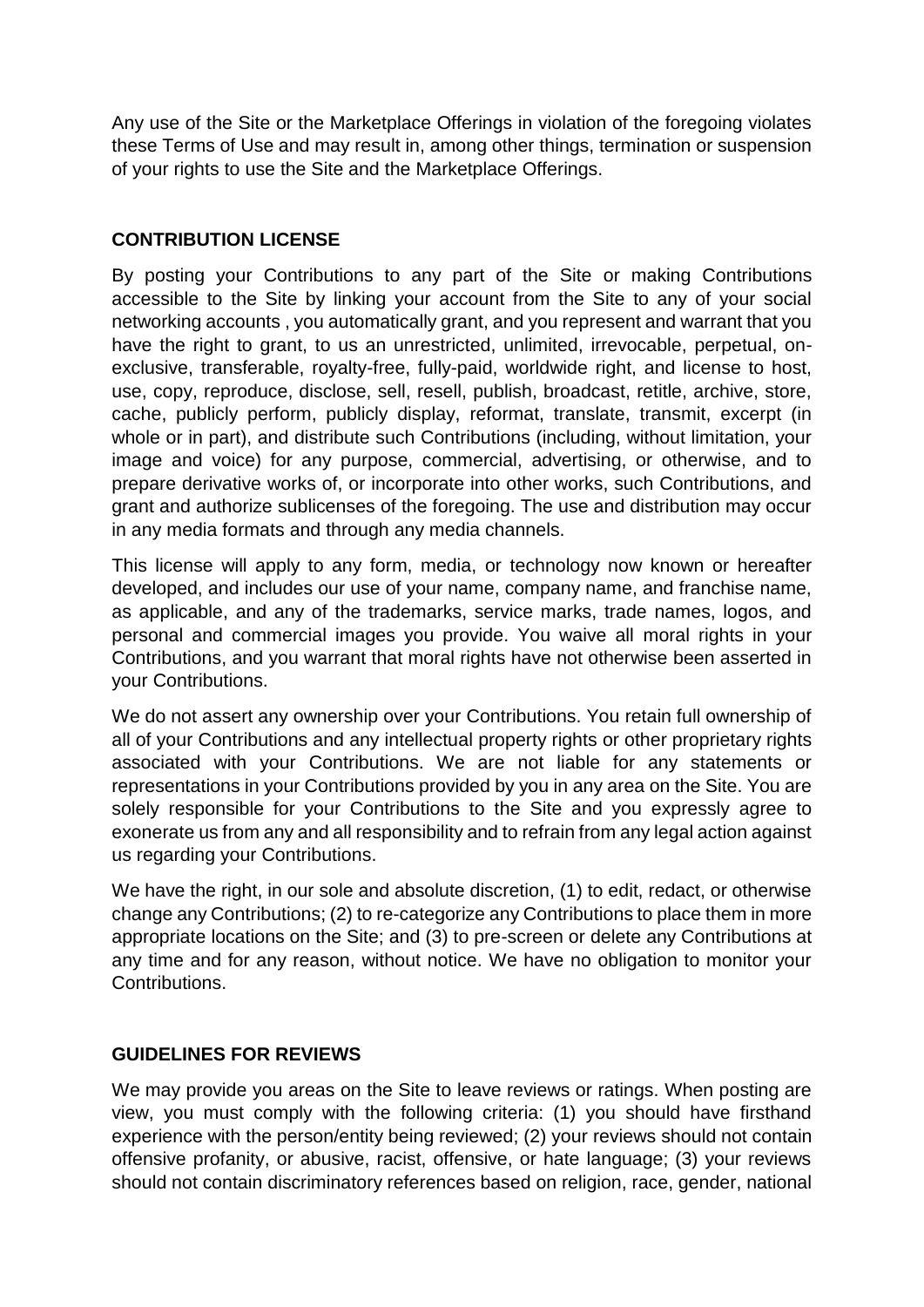origin, age, marital status, sexual orientation, or disability; (4) your reviews should not contain references to illegal activity; (5) you should not be affiliated with competitors if posting negative reviews; (6) you should not make any conclusions as to the legality of conduct; (7) you may not post any false or misleading statements; and (8) you may not organize a campaign encouraging others to post reviews, whether positive or negative.

We may accept, reject, or remove reviews in our sole discretion. We have absolutely no obligation to screen reviews or to delete reviews, even if anyone considers reviews objectionable or inaccurate. Reviews are not endorsed by us, and do not necessarily represent our opinions or the views of any of our affiliates or partners. We do not assume liability for any review or for any claims, liabilities, or losses resulting from any review. By posting a review, you hereby grant to us a perpetual, non-exclusive, worldwide, royalty-free, fully-paid, assignable, and sub licensable right and license to reproduce, modify, translate, transmit by any means, display, perform, and/or distribute all content relating to reviews.

#### **SOCIAL MEDIA**

As part of the functionality of the Site, you may link your account with online accounts you have with third-party service providers (each such account, a "Third-Party Account") by either: (1) providing your Third-Party Account login information through the Site; or (2) allowing us to access your Third-Party Account, as is permitted under the applicable terms and conditions that govern your use of each Third-Party Account. You represent and warrant that you are entitled to disclose your Third-Party Account login information to us and/or grant us access to your Third-Party Account, without breach by you of any of the terms and conditions that govern your use of the applicable Third-Party Account, and without obligating us to pay any fees or making us subject to any usage limitations imposed by the third-party service provider of the Third-Party Account. By granting us access to any Third-Party Accounts, you understand that (1) we may access, make available, and store (if applicable) any content that you have provided to and stored in your Third-Party Account (the "Social Network Content") so that it is available on and through the Site via your account, including without limitation any friend lists and (2) we may submit to and receive from your Third-Party Account additional information to the extent you are notified when you link your account with the Third-Party Account. Depending on the Third-Party Accounts you choose and subject to the privacy settings that you have set in such Third-Party Accounts, personally identifiable information that you post to your Third-Party Accounts maybe available on and through your account on the Site. Please note that if a Third-Party Account or associated service becomes unavailable or our access to such Third-Party Account is terminated by the third-party service provider, then Social Network Content may no longer be available on and through the Site. You will have the ability to disable the connection between your account on the Site and your Third-Party Accounts at any time. PLEASE NOTE THAT YOURRELATIONSHIP WITH THE THIRD-PARTY SERVICE PROVIDERSASSOCIATED WITH YOUR THIRD-PARTY ACCOUNTS IS GOVERNED SOLELYBY YOUR AGREEMENT(S) WITH SUCH THIRD-PARTY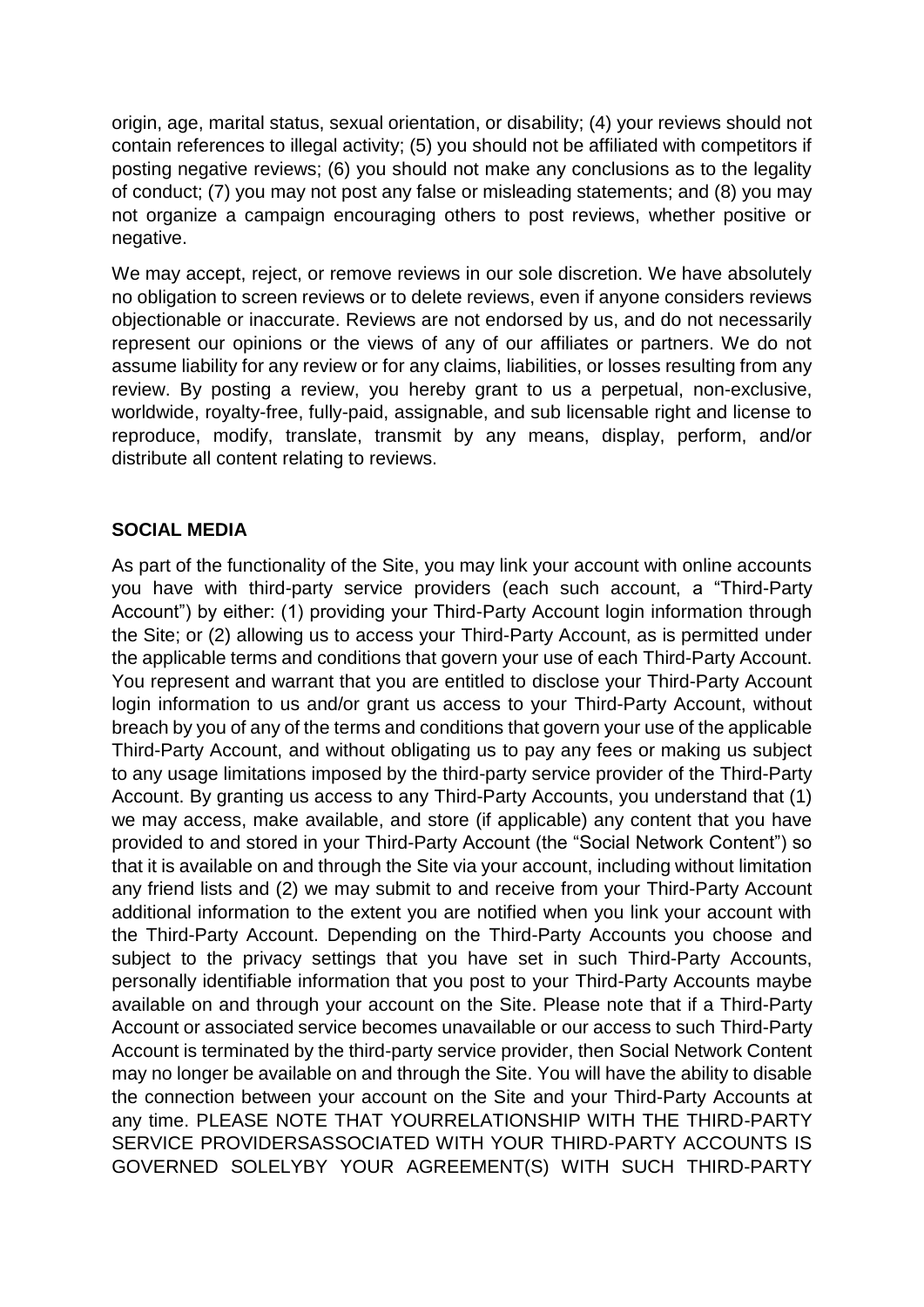SERVICE PROVIDERS. We make no effort to review any Social Network Content for any purpose, including but not limited to, for accuracy, legality, or non-infringement, and we are not responsible for any Social Network Content. You acknowledge and agree that we may access your email address book associated with a Third-Party Account and your contacts list stored on your mobile device or tablet computer solely for purposes of identifying and informing you of those contacts who have also registered to use the Site. You can deactivate the connection between the Site and your Third-Party Account by contacting us using the contact information below or through your account settings (if applicable). We will attempt to delete any information stored on our servers that was obtained through such Third-Party Account, except the username and profile picture that become associated with your account.

### **SUBMISSIONS**

You acknowledge and agree that any questions, comments, suggestions, ideas, feedback, or other information regarding the Site or the Marketplace Offerings ("Submissions") provided by you to us are non-confidential and shall become our sole property. We shall own exclusive rights, including all intellectual property rights, and shall be entitled to the unrestricted use and dissemination of these Submissions for any lawful purpose, commercial or otherwise, without acknowledgment or compensation to you. You hereby waive all moral rights to any such Submissions, and you hereby warrant that any such Submissions are original with you or that you have the right to submit such Submissions. You agree there shall be no recourse against us for any alleged or actual infringement or misappropriation of any proprietary right in your Submissions.

# **THIRD-PARTY WEBSITES AND CONTENT**

The Site may contain (or you may be sent via the Site or the Marketplace Offerings) links to other websites (" Third-Party Websites") as well as articles, photographs, text, graphics, pictures, designs, music, sound, video, information, applications, software, and other content or items belonging to or originating from third parties ("Third-Party Content"). Such Third-Party Websites and Third-Party Content are not investigated, monitored, or checked for accuracy, appropriateness, or completeness by us, and we are not responsible for any Third-party Websites accessed through the Site or any Third-Party Content posted on, available through, or installed from the Site, including the content, accuracy, offensiveness, opinions, reliability, privacy practices, or other policies of or contained in the Third-Party Websites or the Third-Party Content. Inclusion of, linking to, or permitting the use or installation of any Third-Party Websites or any Third-Party Content does not imply approval or endorsement thereof by us. If you decide to leave the Site and access the Third-Party Websites or to use or install any Third-Party Content, you do so at your own risk, and you should be aware these Terms of Use no longer govern. You should review the applicable terms and policies, including privacy and data gathering practices, of any website to which you navigate from the Site or relating to any applications you use or install from the Site. Any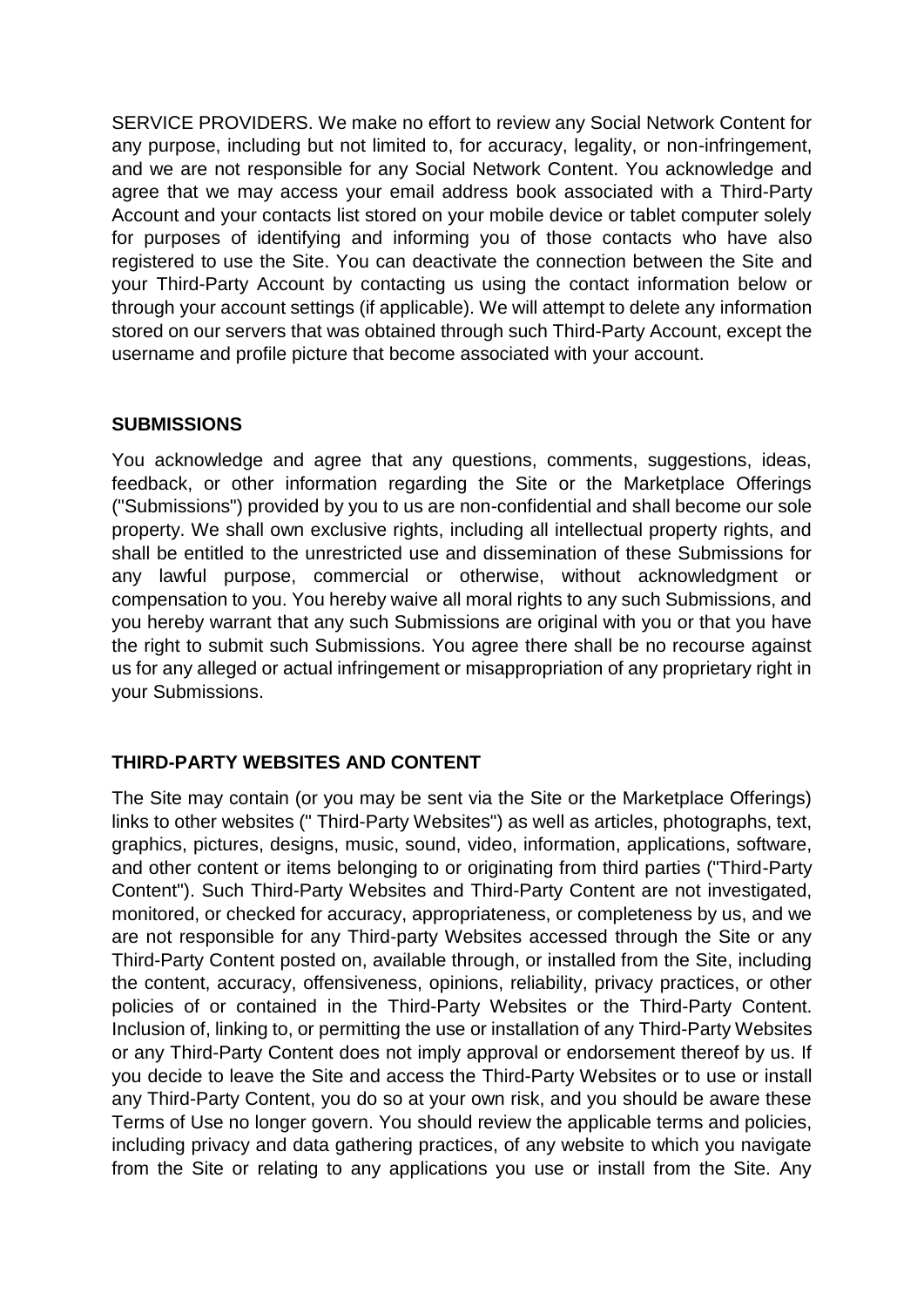purchases you make through Third-Party Websites will be through other websites and from other companies, and we take no responsibility whatsoever in relation to such purchases which are exclusively between you and the applicable third party. You agree and acknowledge that we do not endorse the products or services offered on Third-Party Websites and you shall hold us harmless from any harm caused by your purchase of such products or services. Additionally, you shall hold us harmless from any losses sustained by you or harm caused to you relating to or resulting in any way from any Third-Party Content or any contact with Third-Party Websites.

# **ADVERTISERS**

We allow advertisers to display their advertisements and other information in certain areas of the Site, such as sidebar advertisements or banner advertisements. If you are an advertiser, you shall take full responsibility for any advertisements you place on the Site and any services provided on the Site or products sold through those advertisements. Further, as an advertiser, you warrant and represent that you possess all rights and authority to place advertisements on the Site, including, but not limited to, intellectual property rights, publicity rights, and contractual rights. We simply provide the space to place such advertisements, and we have no other relationship with advertisers.

### **SITE MANAGEMENT**

We reserve the right, but not the obligation, to: (1) monitor the Site for violations of these Terms of Use; (2) take appropriate legal action against anyone who, in our sole discretion, violates the law or these Terms of Use, including without limitation, reporting such user to law enforcement authorities; (3) in our sole discretion and without limitation, refuse, restrict access to, limit the availability of, or disable (to the extent technologically feasible) any of your Contributions or any portion thereof; (4) in our sole discretion and without limitation, notice, or liability, to remove from the Site or otherwise disable all files and content that are excessive in size or are in any way burdensome to our systems; and (5) otherwise manage the Site in a manner designed to protect our rights and property and to facilitate the proper functioning of the Site and the Marketplace Offerings.

# **PRIVACY POLICY**

We care about data privacy and security. Please review our Privacy Policy: https://cayodental.com/privacy. By using the Site or the Marketplace Offerings, you agree to be bound by our Privacy Policy, which is incorporated into these Terms of Use. Please be advised the Site and the Marketplace Offerings are hosted in Sri Lanka. If you access the Site or the Marketplace Offerings from any other region of the world with laws or other requirements governing personal data collection, use, or disclosure that differ from applicable laws in Sri Lanka, then through your continued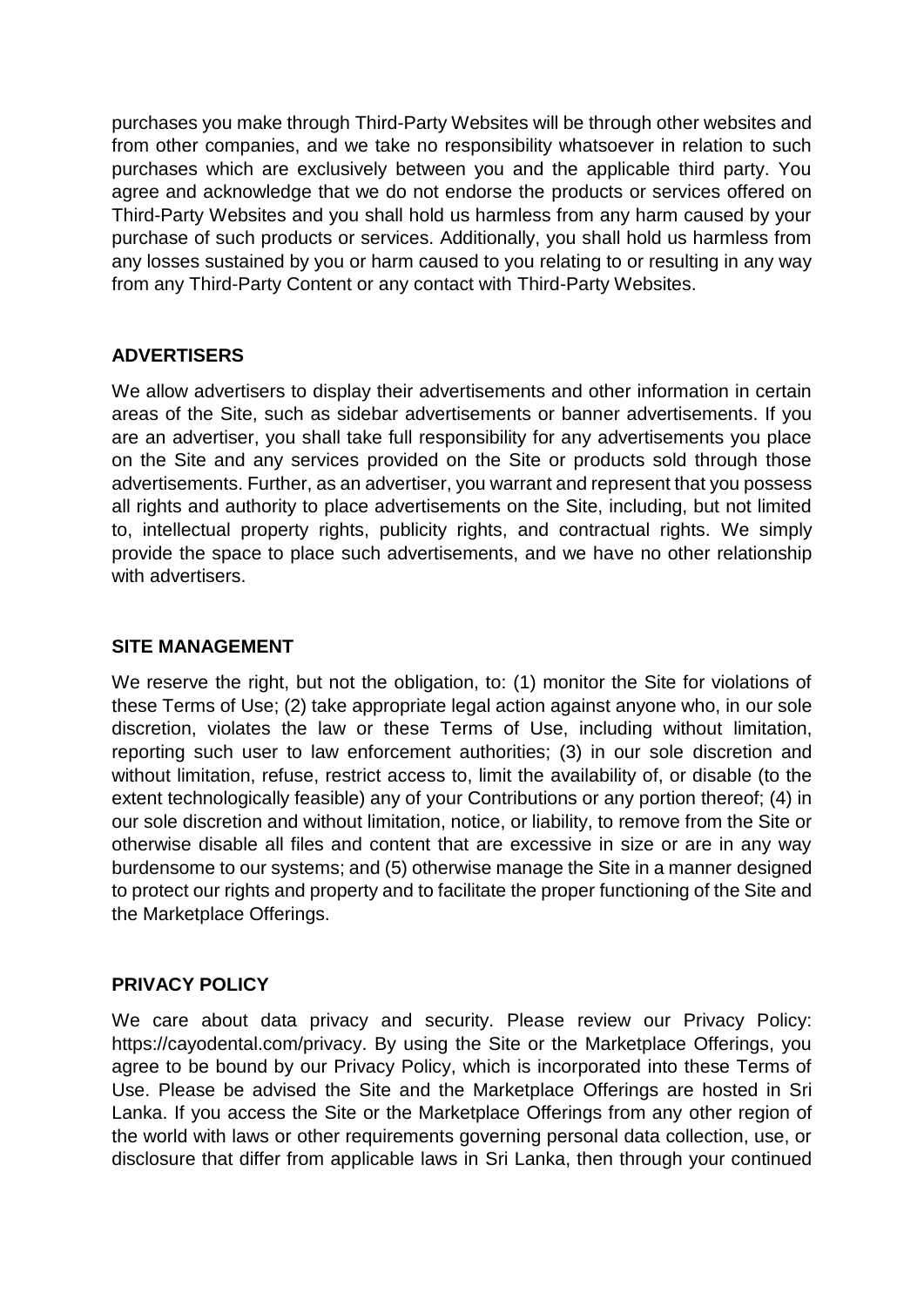use of the Site, you are transferring your data to Sri Lanka, and you agree to have your data transferred to and processed in Sri Lanka.

### **COPYRIGHT INFRINGEMENTS**

We respect the intellectual property rights of others. If you believe that any material available on or through the Site infringes upon any copyright you own or control, please immediately notify us using the contact information provided below (a "Notification"). A copy of your Notification will be sent to the person who posted or stored the material addressed in the Notification. Please be advised that pursuant to applicable law you may be held liable for damages if you make material misrepresentations in a Notification. Thus, if you are not sure that material located on or linked to by the Site infringes your copyright, you should consider first contacting an attorney.

# **TERM AND TERMINATION**

These Terms of Use shall remain in full force and effect while you use the Site. WITHOUT LIMITING ANY OTHER PROVISION OF THESE TERMS OF USE, WERESERVE THE RIGHT TO, IN OUR SOLE DISCRETION AND WITHOUTNOTICE OR LIABILITY, DENY ACCESS TO AND USE OF THE SITE AND THEMARKETPLACE OFFERINGS (INCLUDING BLOCKING CERTAIN IPADDRESSES), TO ANY PERSON FOR ANY REASON OR FOR NO REASON, INCLUDING WITHOUT LIMITATION FOR BREACH OF ANYREPRESENTATION, WARRANTY, OR COVENANT CONTAINED IN THESETERMS OF USE OR OF ANY APPLICABLE LAW OR REGULATION. WE MAYTERMINATE YOUR USE OR PARTICIPATION IN THE SITE AND THEMARKETPLACE OFFERINGS OR DELETE YOUR ACCOUNT AND ANYCONTENT OR INFORMATION THAT YOU POSTED AT ANY TIME, WITHOUTWARNING, IN OUR SOLE DISCRETION.

If we terminate or suspend your account for any reason, you are prohibited from registering and creating a new account under your name, a fake or borrowed name, or the name of any third party, even if you may be acting on behalf of the third party. In addition to terminating or suspending your account, we reserve the right to take appropriate legal action, including without limitation pursuing civil, criminal, and injunctive redress.

### **MODIFICATIONS AND INTERRUPTIONS**

We reserve the right to change, modify, or remove the contents of the Site at any time or for any reason at our sole discretion without notice. However, we have no obligation to update any information on our Site. We also reserve the right to modify or discontinue all or part of the Marketplace Offerings without notice at any time. We will not be liable to you or any third party for any modification, price change, suspension, or discontinuance of the Site or the Marketplace Offerings.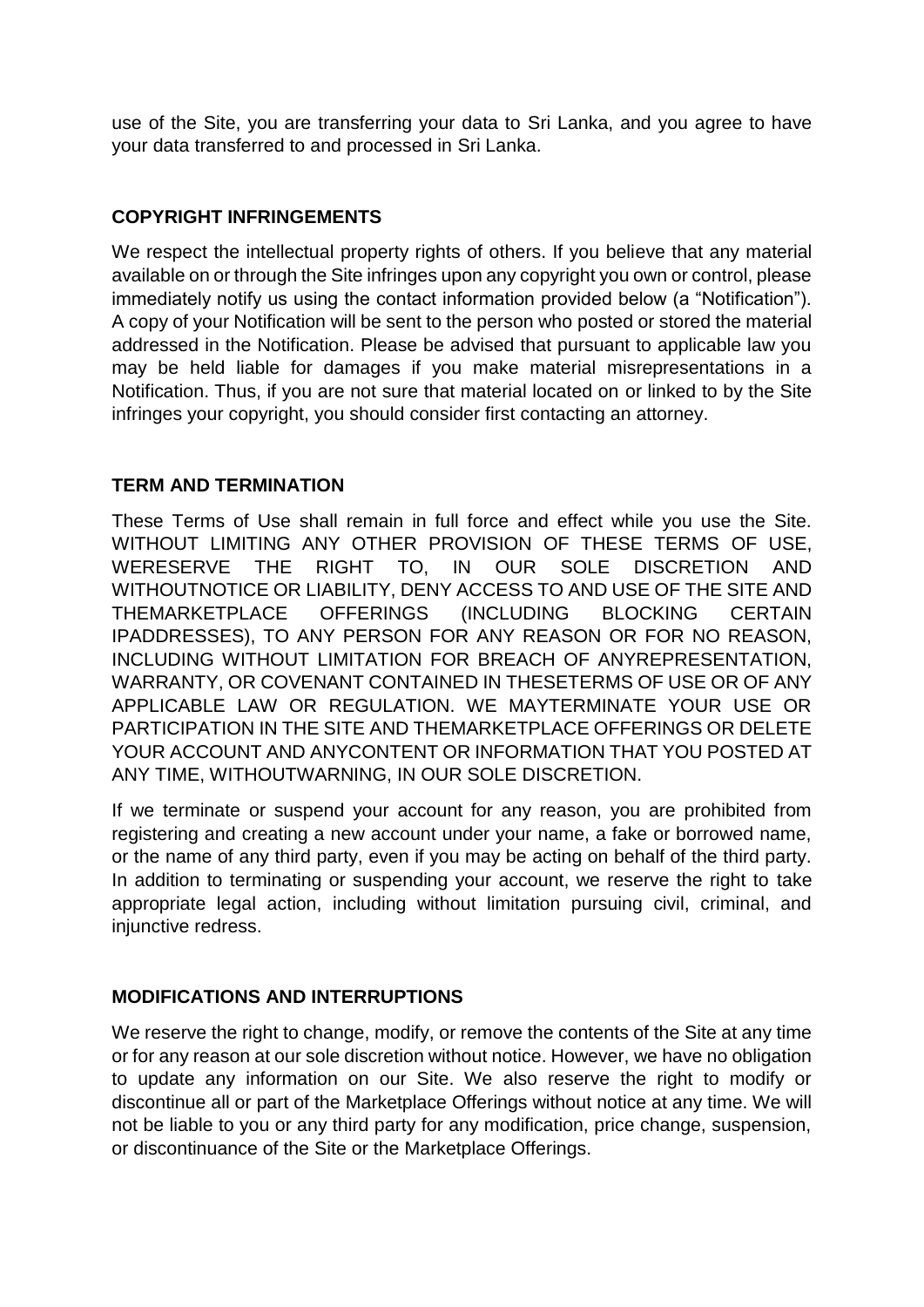We cannot guarantee the Site and the Marketplace Offerings will be available at all times. We may experience hardware, software, or other problems or need to perform maintenance related to the Site, resulting in interruptions, delays, or errors. We reserve the right to change, revise, update, suspend, discontinue, or otherwise modify the Site or the Marketplace Offerings at any time or for any reason without notice to you. You agree that we have no liability whatsoever for any loss, damage, or inconvenience caused by your inability to access or use the Site or the Marketplace Offerings during any downtime or discontinuance of the Site or the Marketplace Offerings. Nothing in these Terms of Use will be construed to obligate us to maintain and support the Site or the Marketplace Offerings or to supply any corrections, updates, or releases in connection therewith.

# **GOVERNING LAW**

These terms shall be governed by and defined following the laws of Sri Lanka. Cayo Holdings Private Limited and yourself irrevocably consent that the courts of Sri Lanka shall have exclusive jurisdiction to resolve any dispute which may arisen connection with these terms.

#### **DISPUTE RESOLUTION**

You agree to irrevocably submit all disputes related to Terms or the relationship established by this Agreement to the jurisdiction of the Sri Lanka courts. Cayo Holdings Private Limited shall also maintain the right to bring proceedings as to the substance of the matter in the courts of the country where you reside or, if these Terms are entered into in the course of your trade or profession, the state of your principal place of business.

# **CORRECTIONS**

There may be information on the Site that contains typographical errors, inaccuracies, or omissions that may relate to the Marketplace Offerings, including descriptions, pricing, availability, and various other information. We reserve the right to correct any errors, inaccuracies, or omissions and to change or update the information on the Site at any time, without prior notice.

#### **DISCLAIMER**

THE SITE AND THE MARKETPLACE OFFERINGS ARE PROVIDED ON AN AS-IS AND AS-AVAILABLE BASIS. YOU AGREE THAT YOUR USE OF THE SITEAND OUR SERVICES WILL BE AT YOUR SOLE RISK. TO THE FULLESTEXTENT PERMITTED BY LAW, WE DISCLAIM ALL WARRANTIES, EXPRESSOR IMPLIED, IN CONNECTION WITH THE SITE AND THE MARKETPLACEOFFERINGS AND YOUR USE THEREOF, INCLUDING, WITHOUT LIMITATION,THE IMPLIED WARRANTIES OF MERCHANTABILITY, FITNESS FOR APARTICULAR PURPOSE, AND NON-INFRINGEMENT. WE MAKE NOWARRANTIES OR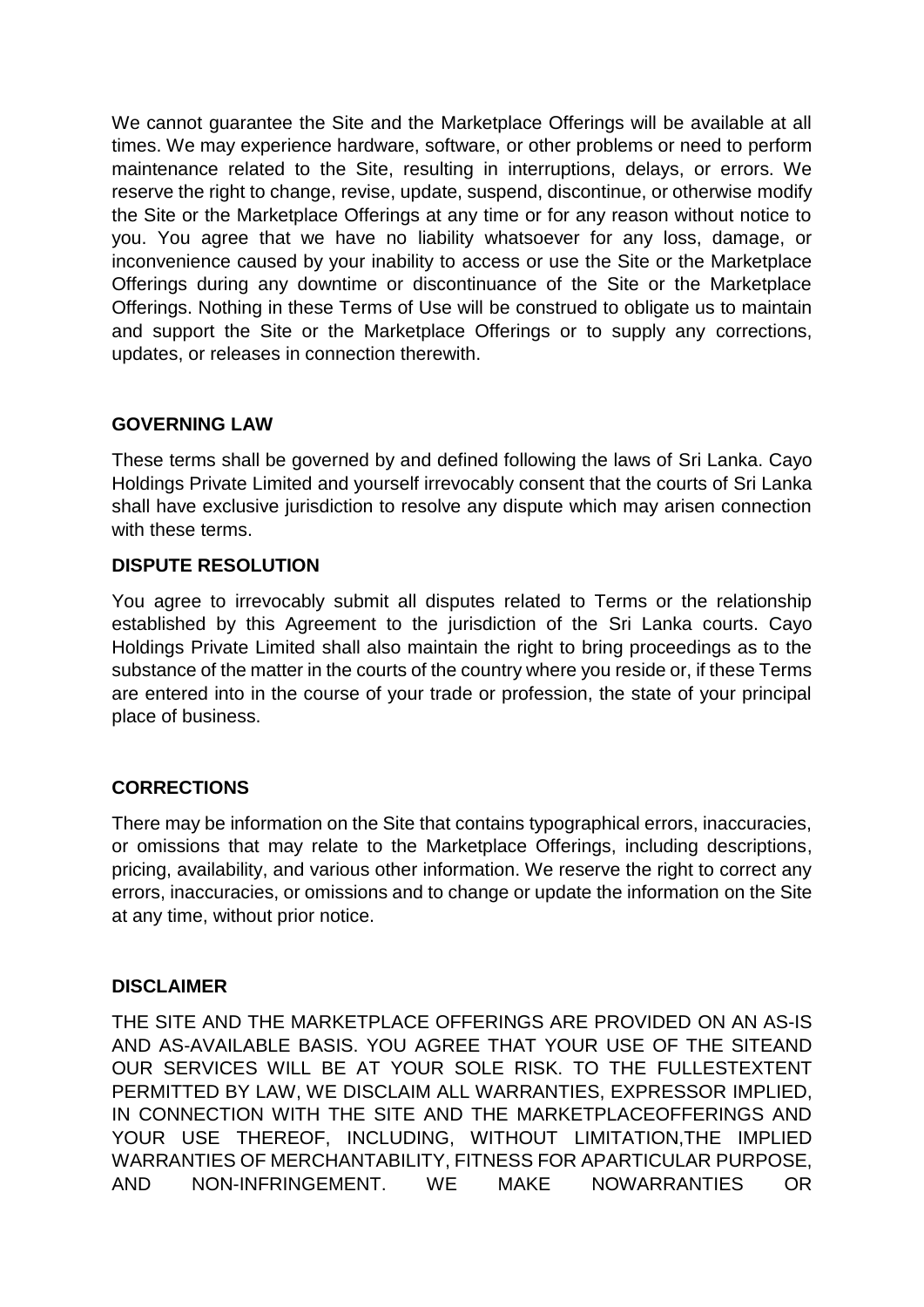REPRESENTATIONS ABOUT THE ACCURACY ORCOMPLETENESS OF THE SITE'S CONTENT OR THE CONTENT OF ANYWEBSITES LINKED TO THE SITE AND WE WILL ASSUME NO LIABILITY ORRESPONSIBILITY FOR ANY (1) ERRORS, MISTAKES, OR INACCURACIES OFCONTENT AND MATERIALS, (2) PERSONAL INJURY OR PROPERTYDAMAGE, OF ANY NATURE WHATSOEVER, RESULTING FROM YOURACCESS TO AND USE OF THE SITE, (3) ANY UNAUTHORIZED ACCESS TOOR USE OF OUR SECURE SERVERS AND/OR ANY AND ALL PERSONALINFORMATION AND/OR FINANCIAL INFORMATION STORED THEREIN, (4)ANY INTERRUPTION OR CESSATION OF TRANSMISSION TO OR FROM THESITE OR THE MARKETPLACE OFFERINGS, (5) ANY BUGS, VIRUSES,TROJAN HORSES, OR THE LIKE WHICH MAY BE TRANSMITTED TO ORTHROUGH THE SITE BY ANY THIRD PARTY, AND/OR (6) ANY ERRORS OROMISSIONS IN ANY CONTENT AND MATERIALS OR FOR ANY LOSS ORDAMAGE OF ANY KIND INCURRED AS A RESULT OF THE USE OF ANYCONTENT POSTED, TRANSMITTED, OR OTHERWISE MADE AVAILABLE VIATHE SITE. WE DO NOT WARRANT, ENDORSE, GUARANTEE, OR ASSUMERESPONSIBILITY FOR ANY PRODUCT OR SERVICE ADVERTISED OROFFERED BY A THIRD PARTY THROUGH THE SITE, ANY HYPERLINKEDWEBSITE, OR ANY WEBSITE OR MOBILE APPLICATION FEATURED IN ANYBANNER OR OTHER ADVERTISING, AND WE WILL NOT BE APARTY TO ORIN ANY WAY BE RESPONSIBLE FOR MONITORING ANY TRANSACTION BETWEEN YOU AND ANY THIRD-PARTY PROVIDERS OF PRODUCTS ORSERVICES. AS WITH THE PURCHASE OF A PRODUCT OR SERVICETHROUGH ANY MEDIUM OR IN ANY ENVIRONMENT, YOU SHOULD USEYOUR BEST JUDGMENT AND EXERCISE CAUTION WHERE APPROPRIATE.

# **LIMITATIONS OF LIABILITY**

IN NO EVENT WILL WE OR OUR DIRECTORS, EMPLOYEES, OR AGENTS BELIABLE TO YOU OR ANY THIRD PARTY FOR ANY DIRECT, INDIRECT,CONSEQUENTIAL, EXEMPLARY, INCIDENTAL, SPECIAL, OR PUNITIVEDAMAGES, INCLUDING LOST PROFIT, LOST REVENUE, LOSS OF DATA, OROTHER DAMAGES ARISING FROM YOUR USE OF THE SITE OR THEMARKETPLACE OFFERINGS, EVEN IF WE HAVE BEEN ADVISED OF THEPOSSIBILITY OF SUCH DAMAGES. NOTWITHSTANDING ANYTHING TO THECONTRARY CONTAINED HEREIN, OUR LIABILITY TO YOU FOR ANY CAUSEWHATSOEVER AND REGARDLESS OF THE FORM OF THE ACTION, WILL ATALL TIMES BE LIMITED TO THE AMOUNT PAID, IF ANY, BY YOU TOUS DURING THE ONE (1) MONTH PERIOD PRIOR TO ANY CAUSE OFACTION ARISING. CERTAIN US STATE LAWS AND INTERNATIONAL LAWS DONOT ALLOW LIMITATIONS ON IMPLIED WARRANTIES OR THE EXCLUSIONOR LIMITATION OF CERTAIN DAMAGES. IF THESE LAWS APPLY TO YOU, SOME OR ALL OF THE ABOVE DISCLAIMERS OR LIMITATIONS MAY NOTAPPLY TO YOU, AND YOU MAY HAVE ADDITIONAL RIGHTS.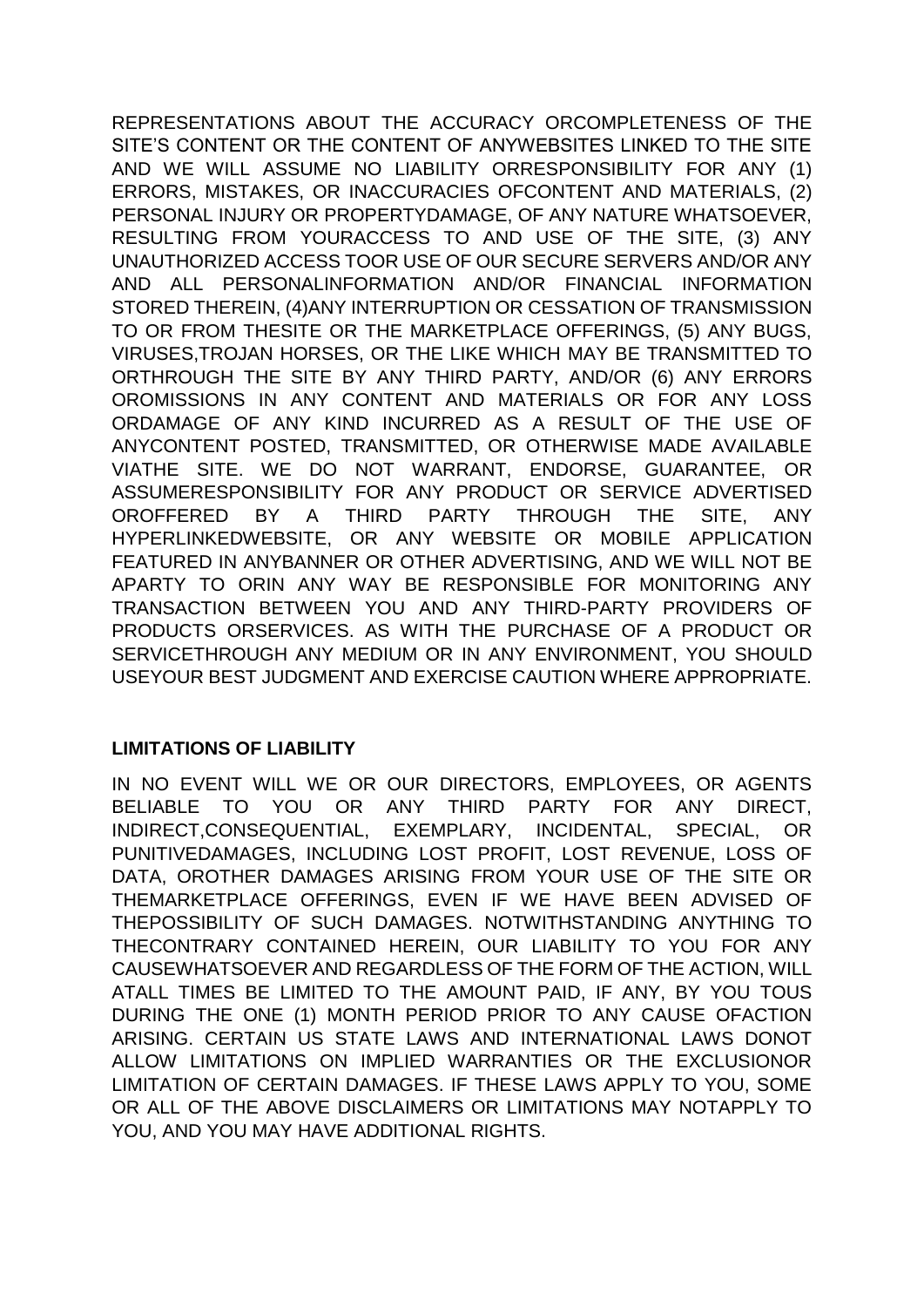#### **INDEMNIFICATION**

You agree to defend, indemnify, and hold us harmless, including our subsidiaries, affiliates, and all of our respective officers, agents, partners, and employees, from and against any loss, damage, liability, claim, or demand, including reasonable attorneys' fees and expenses, made by any third party due to or arising out of: (1) your Contributions; (2) use of the Marketplace Offerings; (3) breach of these Terms of Use; (4) any breach of your representations and warranties set forth in these Terms of Use; (5) your violation of the rights of a third party, including but not limited to intellectual property rights; or (6) any overt harmful act toward any other user of the Site or the Marketplace Offerings with whom you connected via the Site. Notwithstanding the foregoing, we reserve the right, at your expense, to assume the exclusive defense and control of any matter for which you are required to indemnify us, and you agree to cooperate, at your expense, with our defense of such claims. We will use reasonable efforts to notify you of any such claim, action, or proceeding which is subject to this indemnification upon becoming aware of it.

### **USER DATA**

We will maintain certain data that you transmit to the Site for the purpose of managing the performance of the Marketplace Offerings, as well as data relating to your use of the Marketplace Offerings. Although we perform regular routine backups of data, you are solely responsible for all data that you transmit or that relates to any activity you have undertaken using the Marketplace Offerings. You agree that we shall have no liability to you for any loss or corruption of any such data, and you hereby waive any right of action against us arising from any such loss or corruption of such data.

# **ELECTRONIC COMMUNICATIONS, TRANSACTIONS, AND SIGNATURES**

Visiting the Site, sending us emails, and completing online forms constitute electronic communications. You consent to receive electronic communications, and you agree that all agreements, notices, disclosures, and other communications we provide to you electronically, via email and on the Site, satisfy any legal requirement that such communication be in writing. YOU HEREBYAGREE TO THE USE OF ELECTRONIC SIGNATURES, CONTRACTS, ORDERS, AND OTHER RECORDS, AND TO ELECTRONIC DELIVERY OFNOTICES, POLICIES, AND RECORDS OF TRANSACTIONS INITIATED ORCOMPLETED BY US OR VIA THE SITE. You hereby waive any rights or requirements under any statutes, regulations, rules, ordinances, or other laws in any jurisdiction which require an original signature or delivery or retention of non-electronic records, or to payments or the granting of credits by any means other than electronic means.